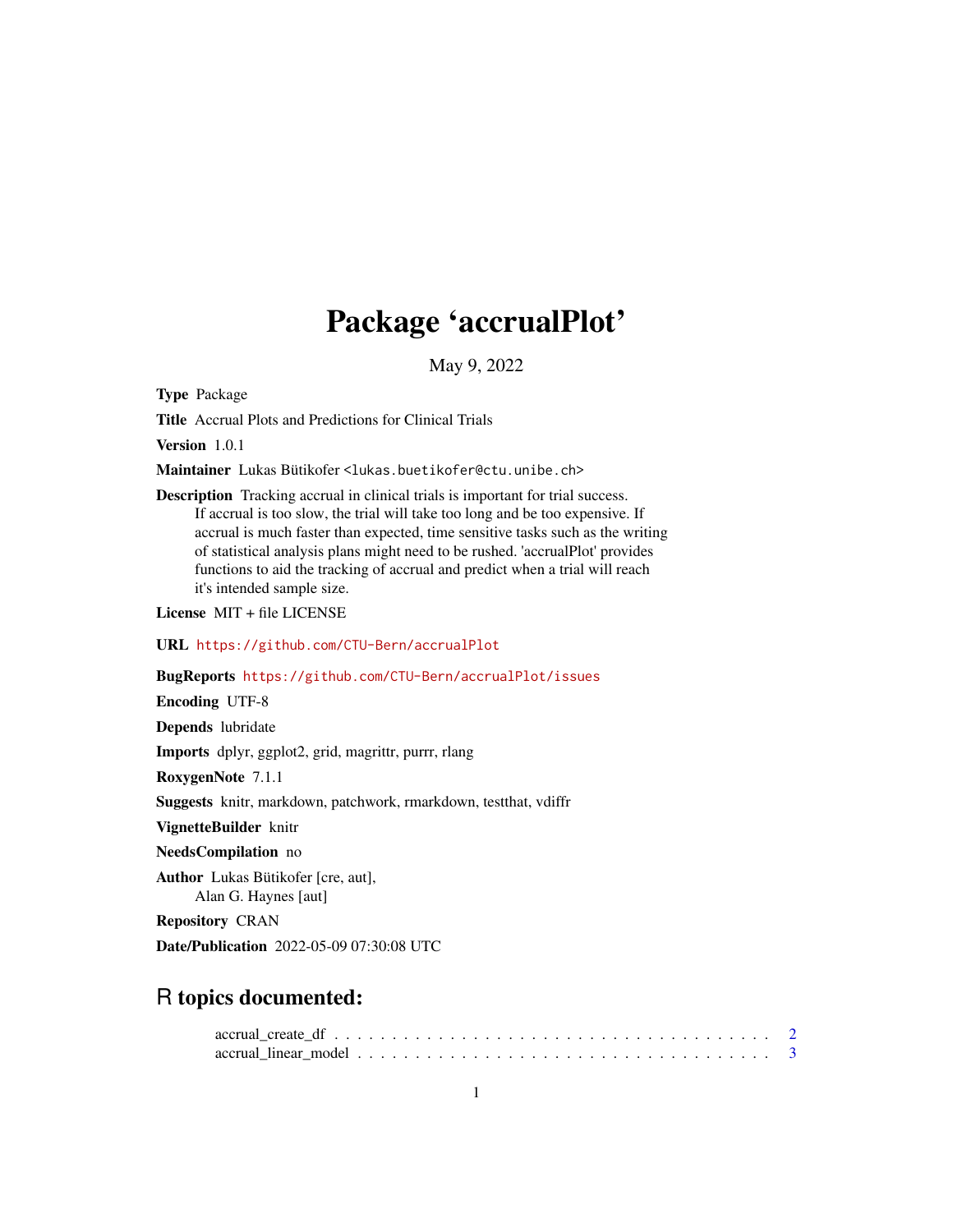<span id="page-1-0"></span>

| Index |  |
|-------|--|
|       |  |

accrual\_create\_df *accrual\_create\_df*

#### Description

Creates a data frame or a list of data frames that contains the absolute and cumululative number of participants recruited at each date from a vector with enrollment dates. Used as input for accrual plot functions.

# Usage

```
accrual_create_df(
 enrollment_dates,
 by = NA,
  start_date = "site",
  current_date = "common",
  overall = TRUE,name_overall = "Overall",
 pos_overall = c("last", "first"),
  force_start0 = TRUE
\lambda
```
#### Arguments

enrollment\_dates

date vector with one entry per participants.

| by           | factor or character vector with sites, has to have the same length as enrollment<br>dates. If not NA, a list with an accrual data frame for each site is generated.                                                                    |
|--------------|----------------------------------------------------------------------------------------------------------------------------------------------------------------------------------------------------------------------------------------|
| start_date   | date when recruitment started. Single date (used for all sites in by), named date<br>vector (with length and names corresponding to the levels of by), "common"<br>(first date overall) or "site" (first date for each site, default). |
| current_date | date of the data export or database freeze. Single date, named date vector (with<br>length and names corresponding to the levels of by), "common" (last date over-<br>all, default) or "site" (first date for each site).              |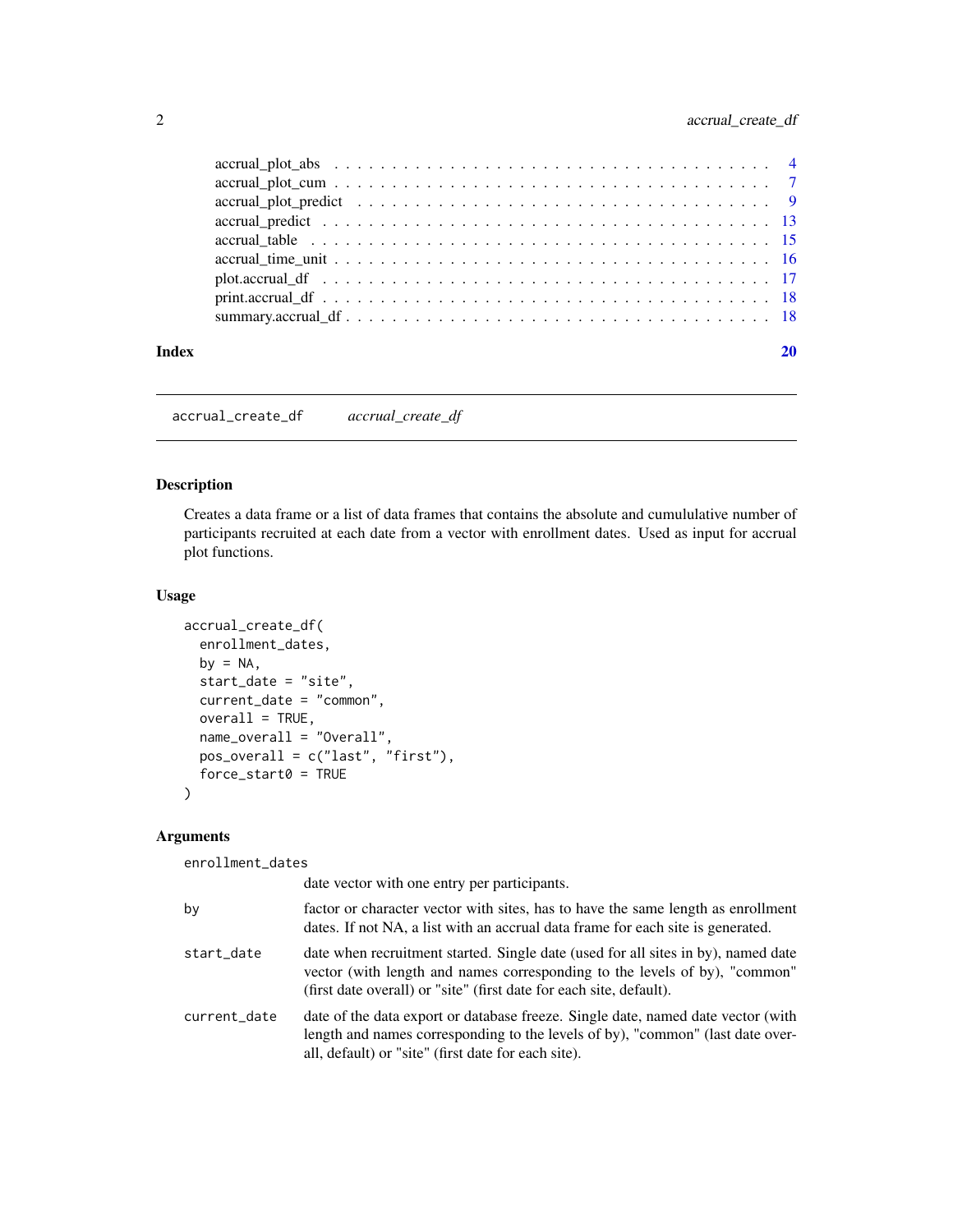<span id="page-2-0"></span>

| overall      | logical indicates that accrual df contains a summary with all sites (only if by is<br>not NA).                                                   |
|--------------|--------------------------------------------------------------------------------------------------------------------------------------------------|
| name_overall | name of the summary with all sites (if by is not NA and overall==TRUE).                                                                          |
| pos_overall  | overall as last or first element of the list (if by is not NA and overal == TRUE).                                                               |
| force_start0 | logical, adds an extra 0 line to the accrual data frame in cases where a start date<br>is given and corresponds to the earliest enrollment date. |

Returns a data frame of class 'accrual\_df' or a list of class 'accrual\_list' with an 'accrual\_df' for each level of by (if by is not NA). The 'accrual\_df' contains a row per accrual day and the following three columns:

| Date       | date of accrual                      |
|------------|--------------------------------------|
| Freg       | absolute number accrued at Date      |
| Cumulative | cumulative number accrued up to Date |

#### See Also

[accrual\\_plot\\_cum\(\)](#page-6-1), [accrual\\_plot\\_abs\(\)](#page-3-1) and [accrual\\_plot\\_predict\(\)](#page-8-1) to generate cumulative, absolute and prediction plots, and [accrual\\_table\(\)](#page-14-1) to generate an accrual table.

#### Examples

```
set.seed(2020)
enrollment_dates <- as.Date("2018-01-01") + sort(sample(1:30, 50, replace=TRUE))
accrual_create_df(enrollment_dates)
# different start and current date
accrual_create_df(enrollment_dates,start_date=as.Date("2017-12-01"),
current_date=as.Date("2018-03-01"))
#by site
set.seed(2020)
centers<-sample(c("Site 1","Site 2","Site 3"),length(enrollment_dates),replace=TRUE)
accrual_create_df(enrollment_dates,by=centers)
```
accrual\_linear\_model *accrual\_linear\_model*

#### Description

Creates a weighted linear regression model using an accrual data frame produced by accrual\_create\_df.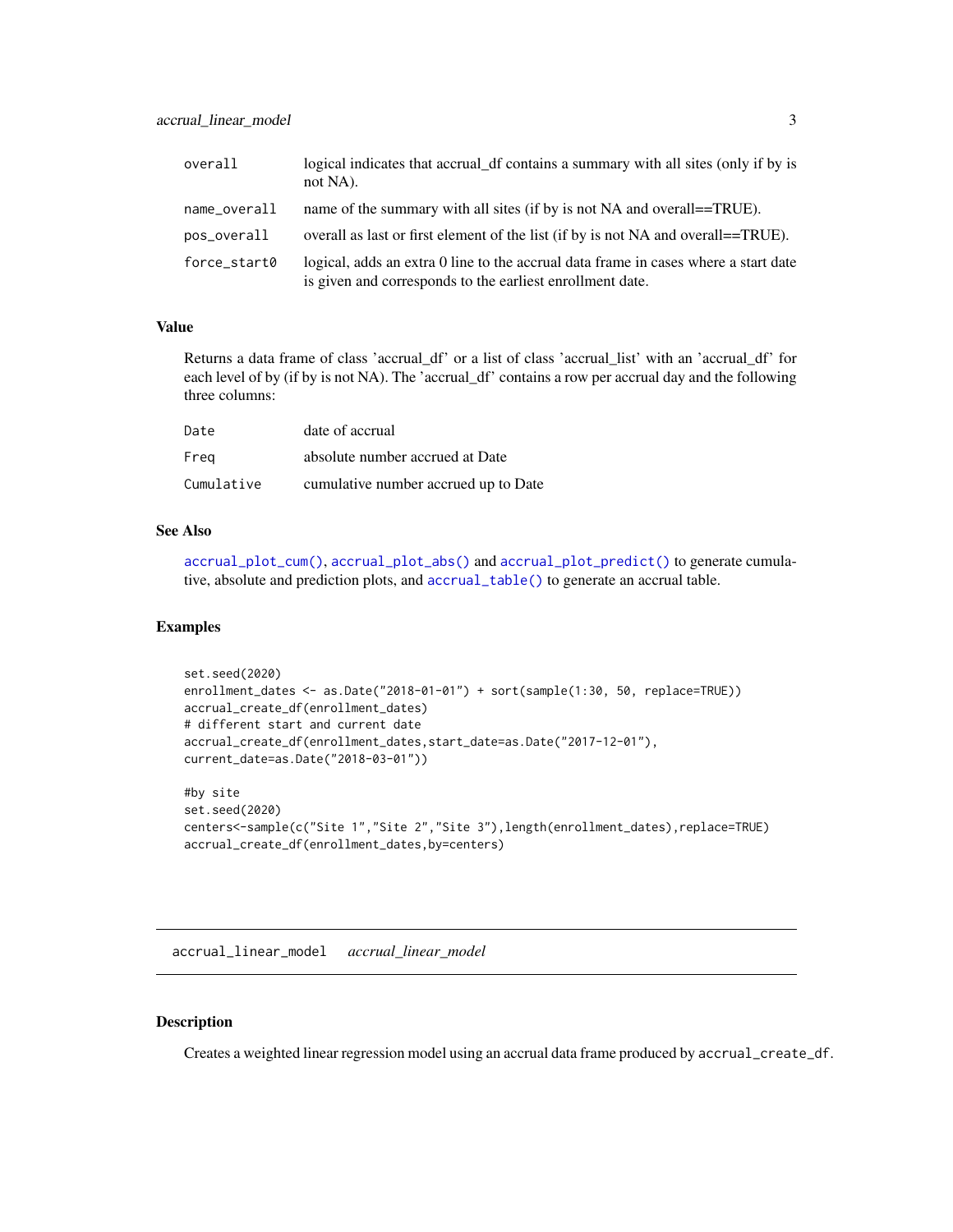#### Usage

```
accrual_linear_model(
  accrual_df,
  fill\_up = TRUE,
 wfun = function(x) seq(1/nrow(x), 1, by = 1/nrow(x))\lambda
```
#### Arguments

| accrual df      | object of class 'accrual_df' or 'accrual_list' produced by accrual_create_df. |
|-----------------|-------------------------------------------------------------------------------|
| $fill_{\sf up}$ | whether to fill up days where no recruitment was observed,                    |
| wfun            | function to calculate the weights based on the accrual data frame, default is |

#### Value

Returns an object of class 'lm' with a weighted linear regression of cumulative accrual on dates.

#### Examples

```
set.seed(2020)
enrollment_dates <- as.Date("2018-01-01") + sort(sample(1:30, 50, replace=TRUE))
accrual_df<-accrual_create_df(enrollment_dates)
accrual_linear_model(accrual_df)
#unweighted
accrual_linear_model(accrual_df, wfun=function(x) rep(1,nrow(x)))
#different start and current date
accrual_df<-accrual_create_df(enrollment_dates,start_date=as.Date("2017-12-01"),
    current_date=as.Date("2018-03-01"))
accrual_linear_model(accrual_df)
#accrual_df with by option
set.seed(2020)
centers<-sample(c("Site 1","Site 2","Site 3"),length(enrollment_dates),replace=TRUE)
accrual_df<-accrual_create_df(enrollment_dates,by=centers)
accrual_linear_model(accrual_df)
```
<span id="page-3-1"></span>

accrual\_plot\_abs *Absolute accrual plots*

#### Description

Plot of absolute recruitment by time unit using an accrual data frame produced by accrual\_create\_df.

<span id="page-3-0"></span>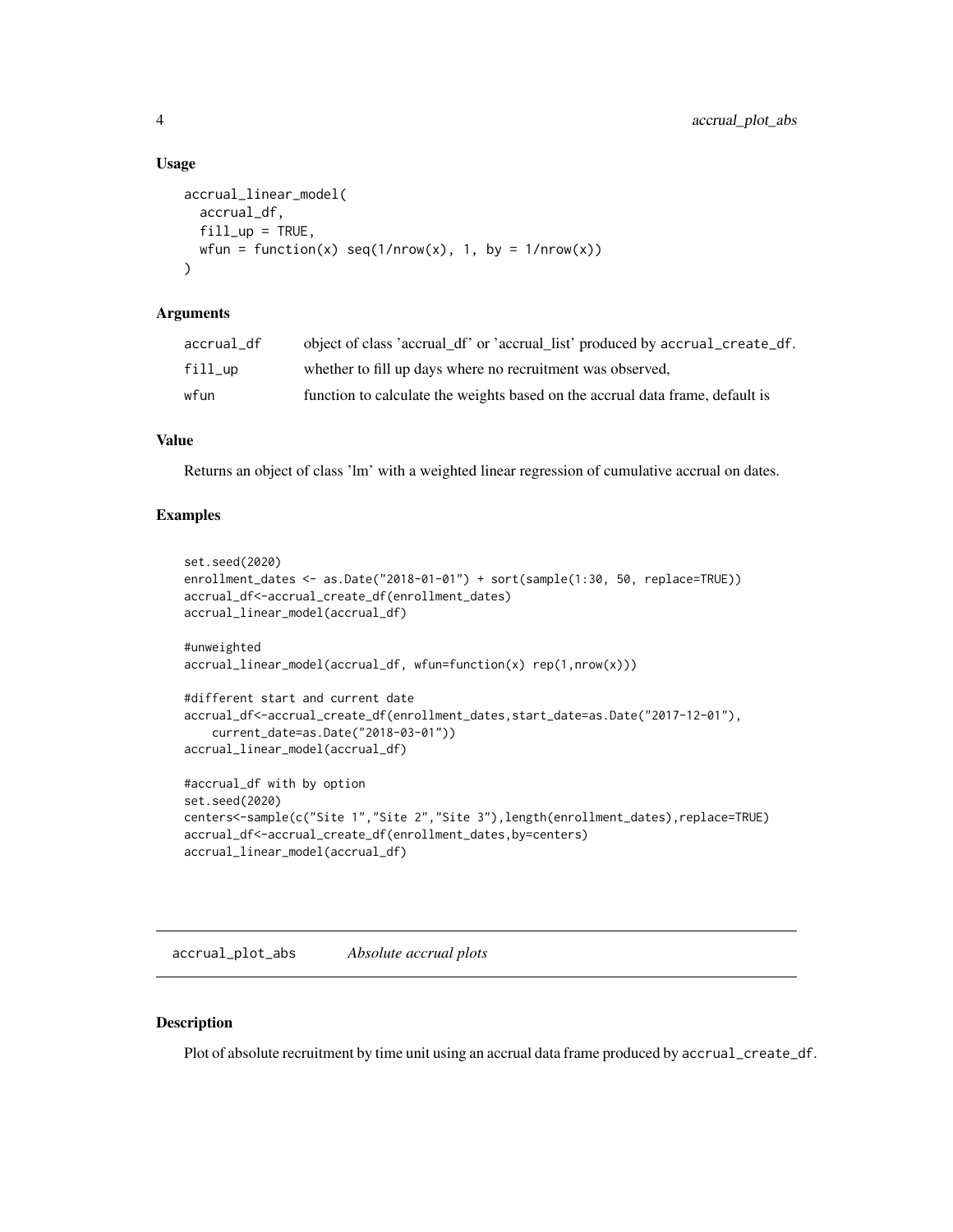## accrual\_plot\_abs 5

### Usage

```
accrual_plot_abs(
 accrual_df,
 unit = c("month", "year", "week", "day"),
  target = NULL,
 overall = TRUE,name_overall = attr(accrual_df, "name_overall"),
 ylim = NULL,
 xlim = NULL,ylab = "Recruited patients",
 xlabformat = NULL,
 xlabsel = NA,
 xlabpos = NULL,
 xlabsrt = 45,
 xlabadj = c(1, 1),
 xlabcex = 1,
 col = NULL,legend.list = NULL,
  ...
\mathcal{L}gg_accrual_plot_abs(
  accrual_df,
 unit = c("month", "year", "week", "day"),xlabformat = NULL
```

```
\mathcal{L}
```
#### Arguments

| accrual_df   | object of class 'accrual_df' or 'accrual_list' produced by accrual_create_df.                                                                                                                        |
|--------------|------------------------------------------------------------------------------------------------------------------------------------------------------------------------------------------------------|
| unit         | time unit for which the bars should be plotted, one of "month", "year", "week"<br>or "day".                                                                                                          |
| target       | adds horizontal line for target recruitment per time unit.                                                                                                                                           |
| overall      | logical, indicates that accrual_df contains a summary with all sites that should<br>be removed from stacked barplot (only if by is not NA).                                                          |
| name_overall | name of the summary with all sites (if by is not NA and overall==TRUE).                                                                                                                              |
| ylim         | limits for y-axis.                                                                                                                                                                                   |
| xlim         | limits for x-axis.                                                                                                                                                                                   |
| ylab         | y-axis label.                                                                                                                                                                                        |
| xlabformat   | format of date on x-axis.                                                                                                                                                                            |
| xlabsel      | selection of x-labels if not all should be shown, by default all are shown up to<br>15 bars, with more an automated selection is done, either NA (default), NULL<br>(show all), or a numeric vector. |
| xlabpos      | position of the x-label.                                                                                                                                                                             |
| xlabsrt      | rotation of x-axis labels in degrees.                                                                                                                                                                |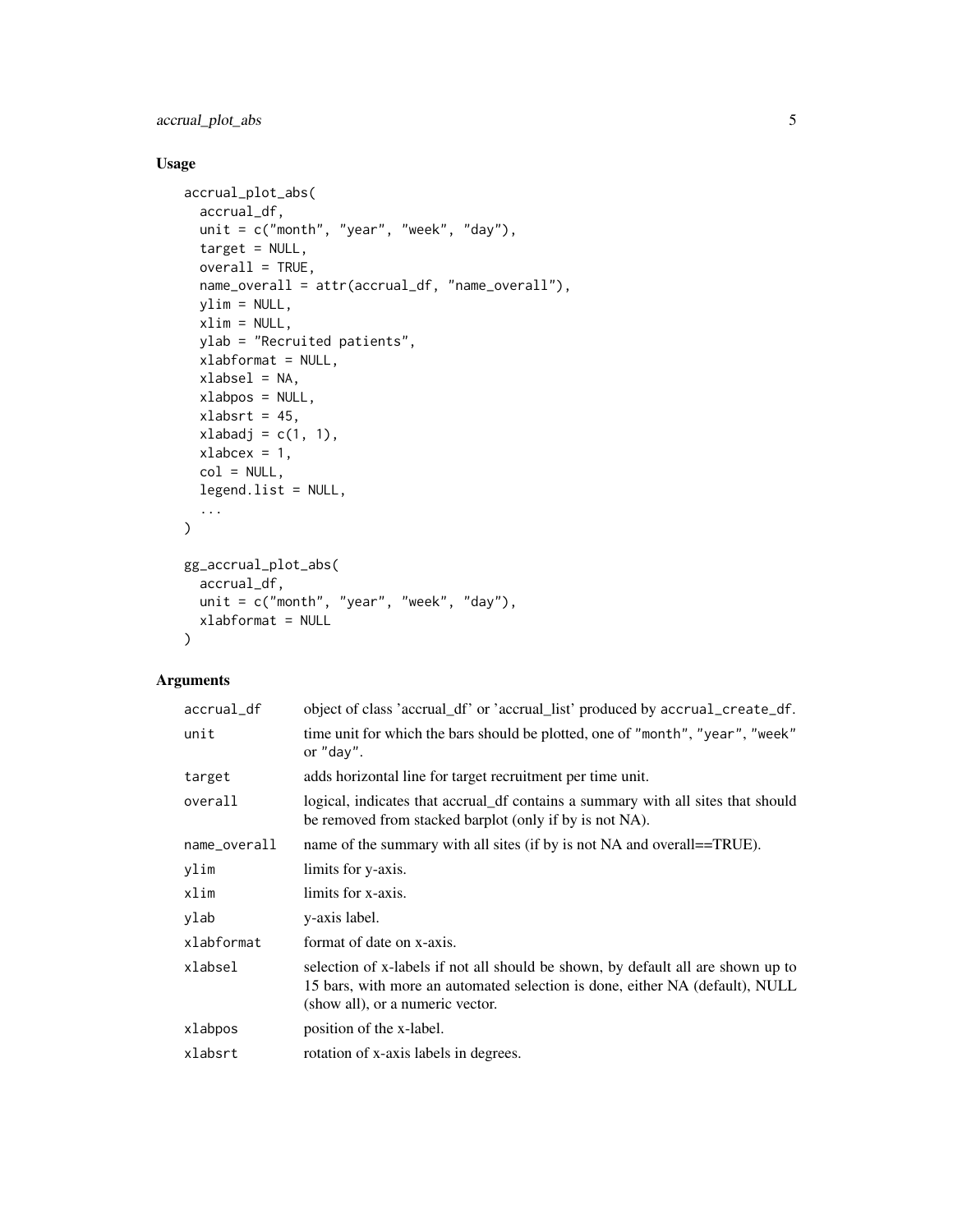| xlabadi     | adjustment of x-label, numeric vector with length 1 or 2 for different adjustment<br>in x- and y-direction. |
|-------------|-------------------------------------------------------------------------------------------------------------|
| xlabcex     | size of x-axis label.                                                                                       |
| col         | colors of bars in barplot, can be a vector if accrual df is a list, default is grayscale.                   |
| legend.list | named list with options passed to legend().                                                                 |
| $\cdots$    | further arguments passed to barplot() and axis().                                                           |

accrual\_plot\_abs returns a barplot of absolute accrual by time unit (stacked if accrual\_df is a list).

gg\_accrual\_plot\_abs returns an object of class 'ggplot' with the absolute accrual by time unit.

```
set.seed(2020)
enrollment_dates <- as.Date("2018-01-01") + sort(sample(1:100, 50, replace=TRUE))
accrual_df<-accrual_create_df(enrollment_dates)
accrual_plot_abs(accrual_df,unit="week")
#time unit
accrual_plot_abs(accrual_df,unit="day")
#include target
accrual_plot_abs(accrual_df,unit="week",target=5)
#further plot options
accrual_plot_abs(accrual_df,unit="week",ylab="No of recruited patients",
  xlabformat="%Y-%m-%d",xlabsrt=30,xlabpos=-0.8,xlabadj=c(1,0.5),
  col="pink",tck=-0.03,mgp=c(3,1.2,0))
#accrual_df with by option
set.seed(2020)
centers<-sample(c("Site 1","Site 2","Site 3"),length(enrollment_dates),replace=TRUE)
centers<-factor(centers,levels=c("Site 1","Site 2","Site 3"))
accrual_df<-accrual_create_df(enrollment_dates,by=centers)
accrual_plot_abs(accrual_df=accrual_df,unit=c("week"))
### ggplot2 approach
set.seed(2020)
enrollment_dates <-
 as.Date("2018-01-01") + sort(sample(1:100, 50, replace = TRUE))
accrual_df <- accrual_create_df(enrollment_dates)
gg_accrual_plot_abs(accrual_df, unit = "week")
gg_accrual_plot_abs(accrual_df, unit = "week") +
 ggplot2::theme_classic()
#time unit
```

```
gg_accrual_plot_abs(accrual_df, unit = "day")
```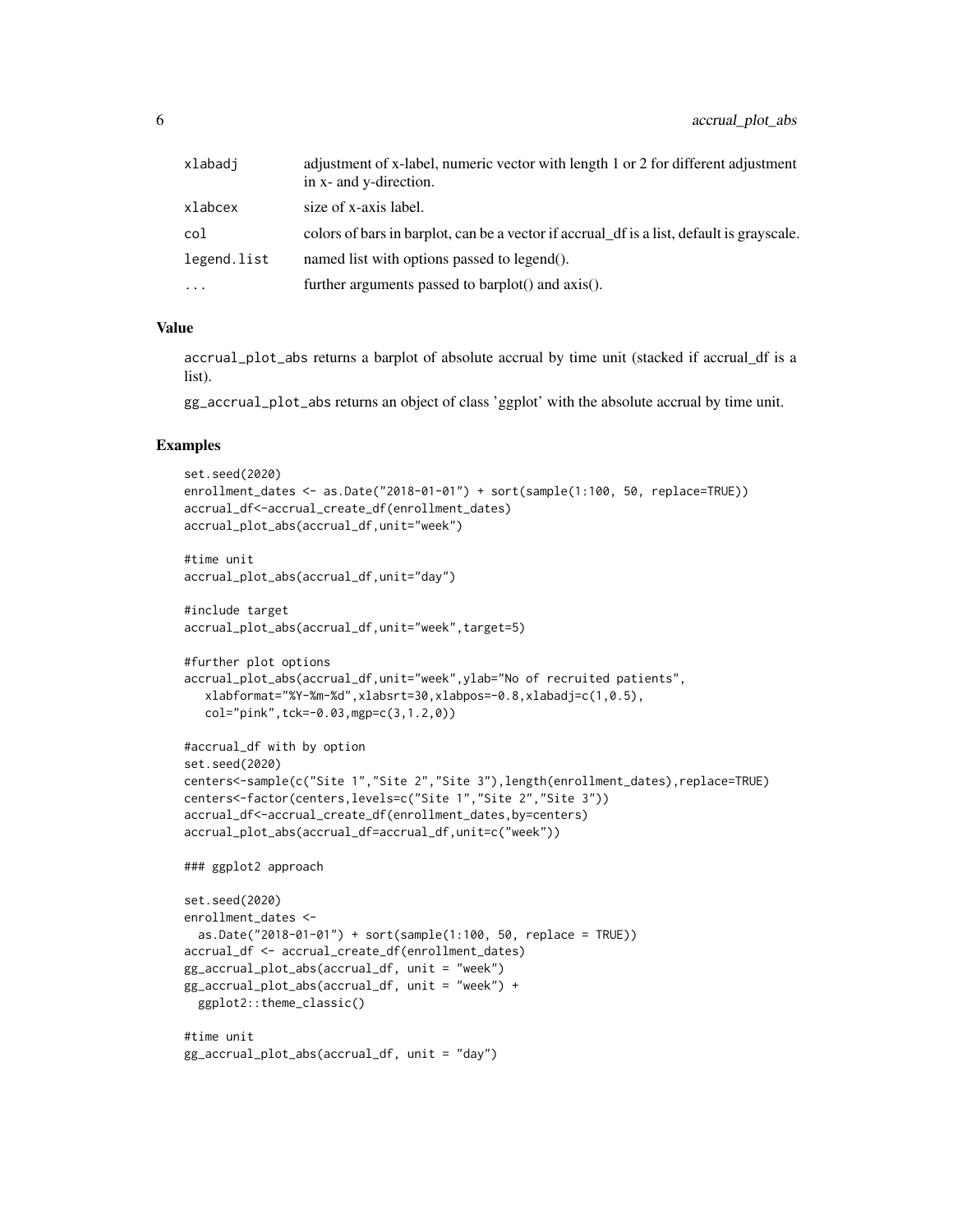```
#accrual_df with by option
set.seed(2020)
centers <-
  sample(c("Site 1", "Site 2", "Site 3"),
        length(enrollment_dates),
        replace = TRUE)
centers <- factor(centers, levels = c("Site 1", "Site 2", "Site 3"))
accrual_df <- accrual_create_df(enrollment_dates, by = centers)
gg_accrual_plot_abs(accrual_df = accrual_df, unit = "week")
gg_accrual_plot_abs(accrual_df = accrual_df, unit = "week") +
  ggplot2::scale_fill_discrete(type = c("black", "red", "blue", "green"))
```
<span id="page-6-1"></span>accrual\_plot\_cum *Cumulative accrual plots*

#### Description

Plot of cumulative recruitment using an accrual data frame produced by accrual\_create\_df.

#### Usage

```
accrual_plot_cum(
  accrual_df,
 ylim = NA,
  xlim = NA,
  ylab = "Recruited patients",
  xlabn = 5,
  xlabminn = xlabn%/%2,
  xlabformat = "%d%b%Y",
  xlabpos = NA,
  xlabsrt = 45,
  xlabadj = c(1, 1),
  xlabcex = 1,
  col = rep(1:8, 5),lty = rep(1:5, each = 8),legend.list = NULL,
  ...
)
```

```
gg_accrual_plot_cum(accrual_df, xlabformat = "%d%b%Y")
```
#### Arguments

| accrual_df | object of class 'accrual_df' or 'accrual_list' produced by accrual_create_df. |
|------------|-------------------------------------------------------------------------------|
| vlim       | limits for y-axis.                                                            |
| xlim       | limits for x-axis.                                                            |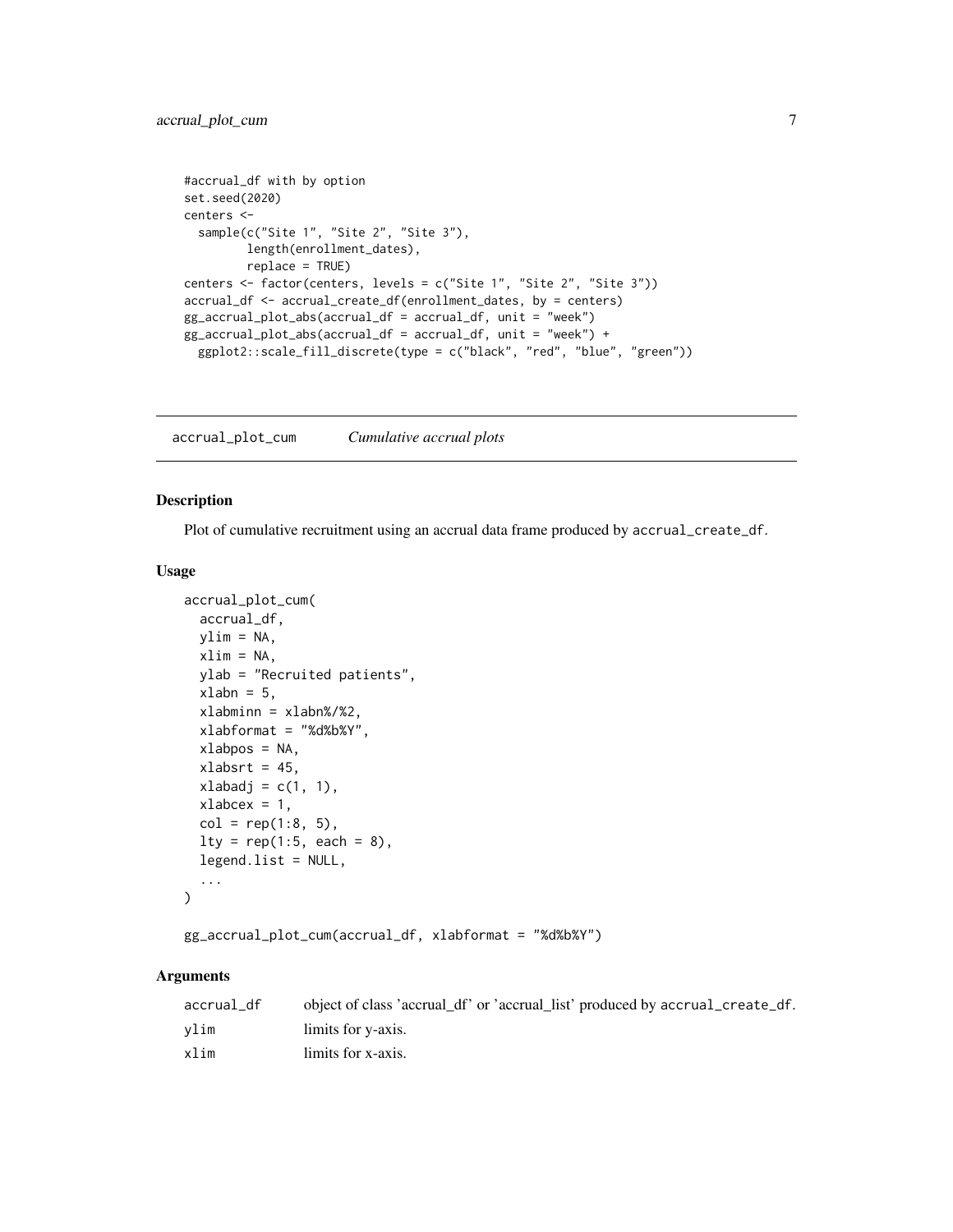| ylab        | y-axis label.                                                                                               |
|-------------|-------------------------------------------------------------------------------------------------------------|
| xlabn       | integer giving the desired number of intervals for the xlabel, default=5.                                   |
| xlabminn    | negative integer giving the minimal number of intervals.                                                    |
| xlabformat  | format of date on x-axis.                                                                                   |
| xlabpos     | position of the x-label.                                                                                    |
| xlabsrt     | rotation of x-axis labels in degrees.                                                                       |
| xlabadj     | adjustment of x-label, numeric vector with length 1 or 2 for different adjustment<br>in x- and y-direction. |
| xlabcex     | size of x-axis label.                                                                                       |
| col         | color for line(s) in plot                                                                                   |
| $1$ ty      | line type $(s)$ in plot                                                                                     |
| legend.list | named list with options passed to legend().                                                                 |
| $\ddots$    | further options passed to plot() and axis().                                                                |

accrual\_plot\_cum returns a plot of the cumulative accrual (per site if accrual\_df is a list). gg\_accrual\_plot\_cum returns an object of class 'ggplot' with the cumulative accrual.

#### Examples

```
set.seed(2020)
enrollment_dates <- as.Date("2018-01-01") + sort(sample(1:30, 50, replace=TRUE))
accrual_df<-accrual_create_df(enrollment_dates)
accrual_plot_cum(accrual_df)
accrual_plot_cum(accrual_df,cex.lab=1.2,cex.axis=1.1,xlabcex=1.1)
```

```
#several sites
set.seed(1)
centers<-sample(c("Site 1","Site 2","Site 3"),length(enrollment_dates),replace=TRUE)
accrual_df<-accrual_create_df(enrollment_dates,by=centers)
accrual_plot_cum(accrual_df)
```

```
#assuming a common start and current date
accrual_df<-accrual_create_df(enrollment_dates,by=centers,start_date="common",current_date="common")
accrual_plot_cum(accrual_df)
```

```
#plot and legend options
accrual_plot_cum(accrual_df,col=c("red",rep(1,3)),lty=c(1,1:3),cex.lab=1.2,cex.axis=1.1,xlabcex=1.1)
accrual_plot_cum(accrual_df,legend.list=list(ncol=2,bty=TRUE,cex=0.8))
```

```
#without overall
accrual_df<-accrual_create_df(enrollment_dates,by=centers,overall=FALSE)
accrual_plot_cum(accrual_df)
```
### ggplot2 approach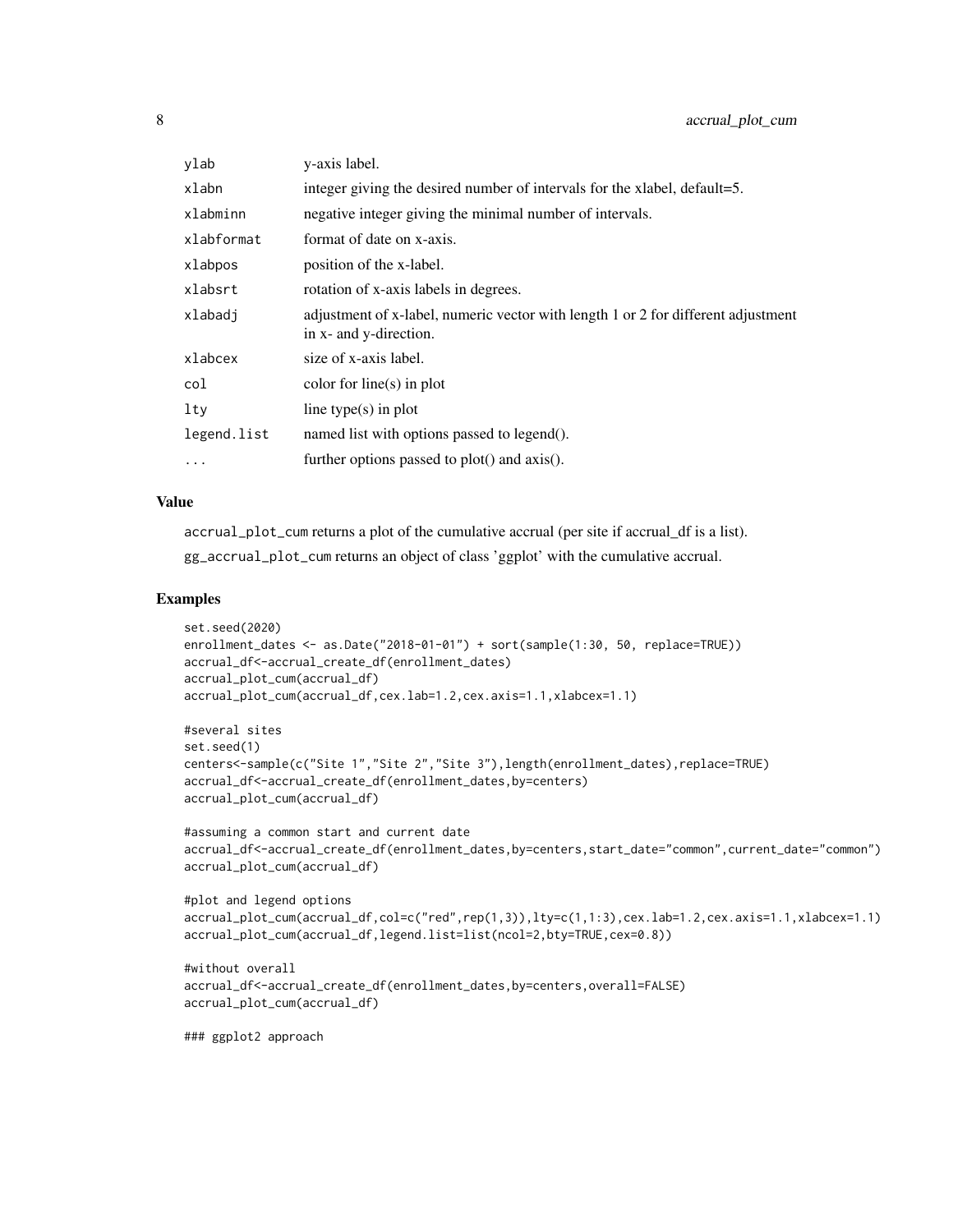```
set.seed(2020)
enrollment_dates <-
  as.Date("2018-01-01") + sort(sample(1:30, 50, replace = TRUE))
accrual_df <- accrual_create_df(enrollment_dates)
gg_accrual_plot_cum(accrual_df)
gg_accrual_plot_cum(accrual_df) +
  ggplot2::theme_classic()
#several sites
set.seed(1)
centers <-
  sample(c("Site 1", "Site 2", "Site 3"),
         length(enrollment_dates),
         replace = TRUE)
accrual_df <- accrual_create_df(enrollment_dates, by = centers)
gg_accrual_plot_cum(accrual_df)
#assuming a common start and current date
accrual_df <-
  accrual_create_df(
   enrollment_dates,
   by = centers,start_date = "common",
    current_date = "common"
  \lambdagg_accrual_plot_cum(accrual_df)
#without overall
accrual_df <-
  accrual_create_df(enrollment_dates, by = centers, overall = FALSE)
gg_accrual_plot_cum(accrual_df)
```
<span id="page-8-1"></span>accrual\_plot\_predict *Accrual prediction plots*

#### Description

Generates an accrual prediction plot using an accrual data frame produced by accrual\_create\_df and a target sample size. Prediction is based on a weighted linear regression. If the accrual data frame is a list (i.e. using the by option in accrual\_create\_df), or if center start dates are given, the number of enrolled and targeted sites is included.

#### Usage

```
accrual_plot_predict(
 accrual_df,
 target,
 overall = TRUE,name_overall = attr(accrual_df, "name_overall"),
```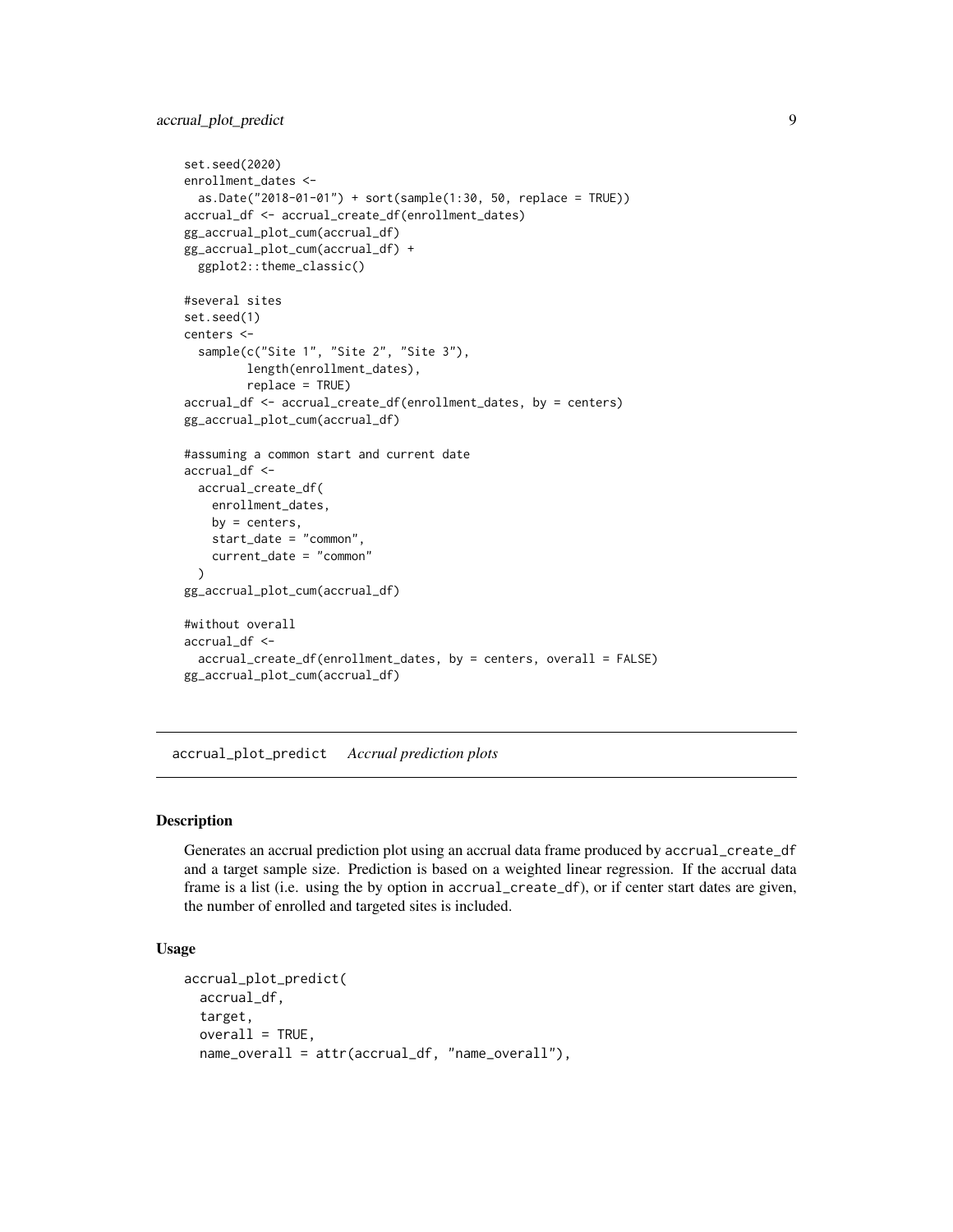```
fill\_up = TRUE,wfun = function(x) seq(1/nrow(x), 1, by = 1/nrow(x)),col.obs = NULL,lty.obs = 1,
  col.pred = "red",lty.pred = 2,
 pch.pred = 8,
 pos_prediction = c("out", "in", "none"),
  label_prediction = "Predicted end date: ",
  cex_prediction = 1,
  format_prediction = "%B %d, %Y",
  show_center = TRUE,
  design = 1,
  center_label = "Centers",
  center_legend = c("number", "strip"),
  targetc = NA,
  center_colors = NULL,
  center_legend_text_size = 0.7,
 ylim = NA,
 xlim = NA,
 ylab = "Recruited patients",
  xlabformat = "%d%b%Y",
 xlabn = 5,
  xlabminn = xlabn%/%2,
 xlabpos = NA,
 xlabsrt = 45,
 xlabadj = c(1, 1),
 xlabcex = 1,
 mar = NA,
 legend.list = NULL,
  ...,
 center_start_dates = NULL
\mathcal{L}gg_accrual_plot_predict(
  accrual_df,
 target,
 overall = TRUE,name_overall = attr(accrual_df, "name_overall"),
 fill\_up = TRUE,wfun = function(x) seq(1/nrow(x), 1, by = 1/nrow(x)),
  col.pred = "red",
 lty.pred = 2,
 pch.pred = 8,
 pos_prediction = c("out", "in", "none"),
  format_prediction = "%B %d, %Y",
 xlabformat = "%d%b%Y"
)
```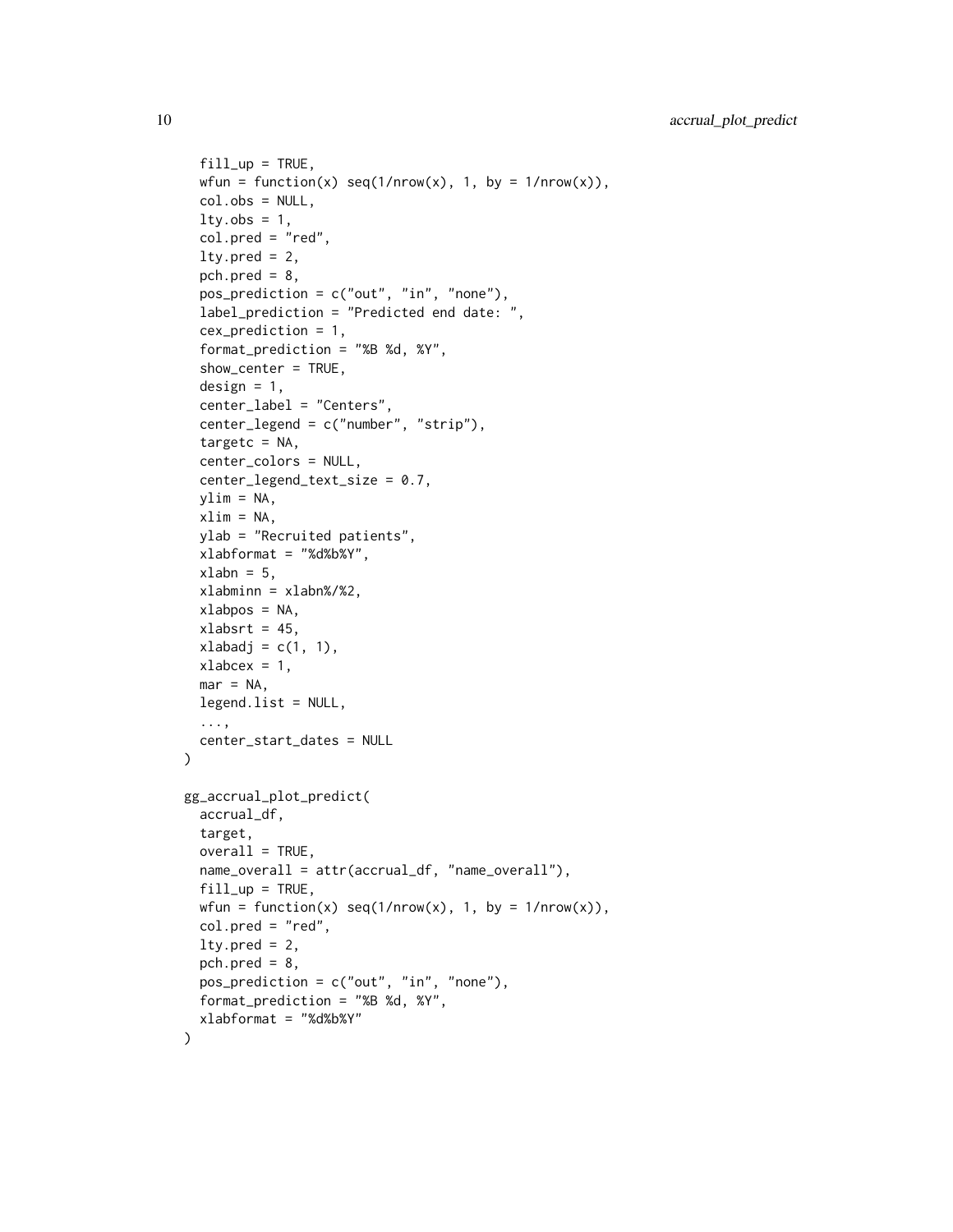# Arguments

| accrual_df              | object of class 'accrual_df' or 'accrual_list' produced by accrual_create_df.                                                      |
|-------------------------|------------------------------------------------------------------------------------------------------------------------------------|
| target                  | target sample size, if it is a vector with the same length as accrual_df, center-<br>specific predictions are shown.               |
| overall                 | logical, indicates that accrual_df contains a summary with all sites (only if by is<br>not NA).                                    |
| name_overall            | name of the summary with all sites (if by is not NA and overall==TRUE).                                                            |
| fill_up                 | whether to fill up days where no recruitment was observed, otherwise these<br>points do not contribute to the regression.          |
| wfun                    | function to calculate the weights based on the accrual_df, default is wfun<-<br>function(x) seq(1 / nrow(x), 1, by = $1/nrow(x)$ . |
| col.obs                 | line color of cumulative recruitment, can be a vector with the same length as<br>accrual_df.                                       |
| lty.obs                 | line type of cumulative recruitment, can be a vector with the same length as<br>accrual_df.                                        |
| col.pred                | line color of prediction, can be a vector with the same length as accrual_df.                                                      |
| lty.pred                | line color of prediction, can be a vector with the same length as accrual_df.                                                      |
| pch.pred                | point symbol for end of prediction, can be a vector with the same length as<br>accrual_df.                                         |
|                         | pos_prediction position of text with predicted end date, either "out", "in" or "none".                                             |
| label_prediction        |                                                                                                                                    |
|                         | label for predicted end date.                                                                                                      |
|                         | cex_prediction text size for predicted end date.                                                                                   |
| format_prediction       |                                                                                                                                    |
|                         | date format for predicted end date.                                                                                                |
| show_center             | logical, whether the center info should be shown (if accrual df is a list or if<br>center_start_dates are given).                  |
| design                  | design options for the center info 1 (default): below plot, 2: within plot, top, 3:<br>within plot, bottom.                        |
| center_label            | label for the center info.                                                                                                         |
| center_legend           | either "number" to plot numbers in the center strip or "strip" to add a legend<br>strip, requires specification of center_colors.  |
| targetc                 | target number of centers, to scale the legend if it is "strip".                                                                    |
| center_colors           | colors to be used for the strip with the centers, a vector of length targetc.                                                      |
| center_legend_text_size |                                                                                                                                    |
|                         | size of the text of the center or legend strip, only has a function                                                                |
| ylim                    | limits for y-axis.                                                                                                                 |
| xlim                    | limits for x-axis.                                                                                                                 |
| ylab                    | y-axis label.                                                                                                                      |
| xlabformat              | format of date on x-axis.                                                                                                          |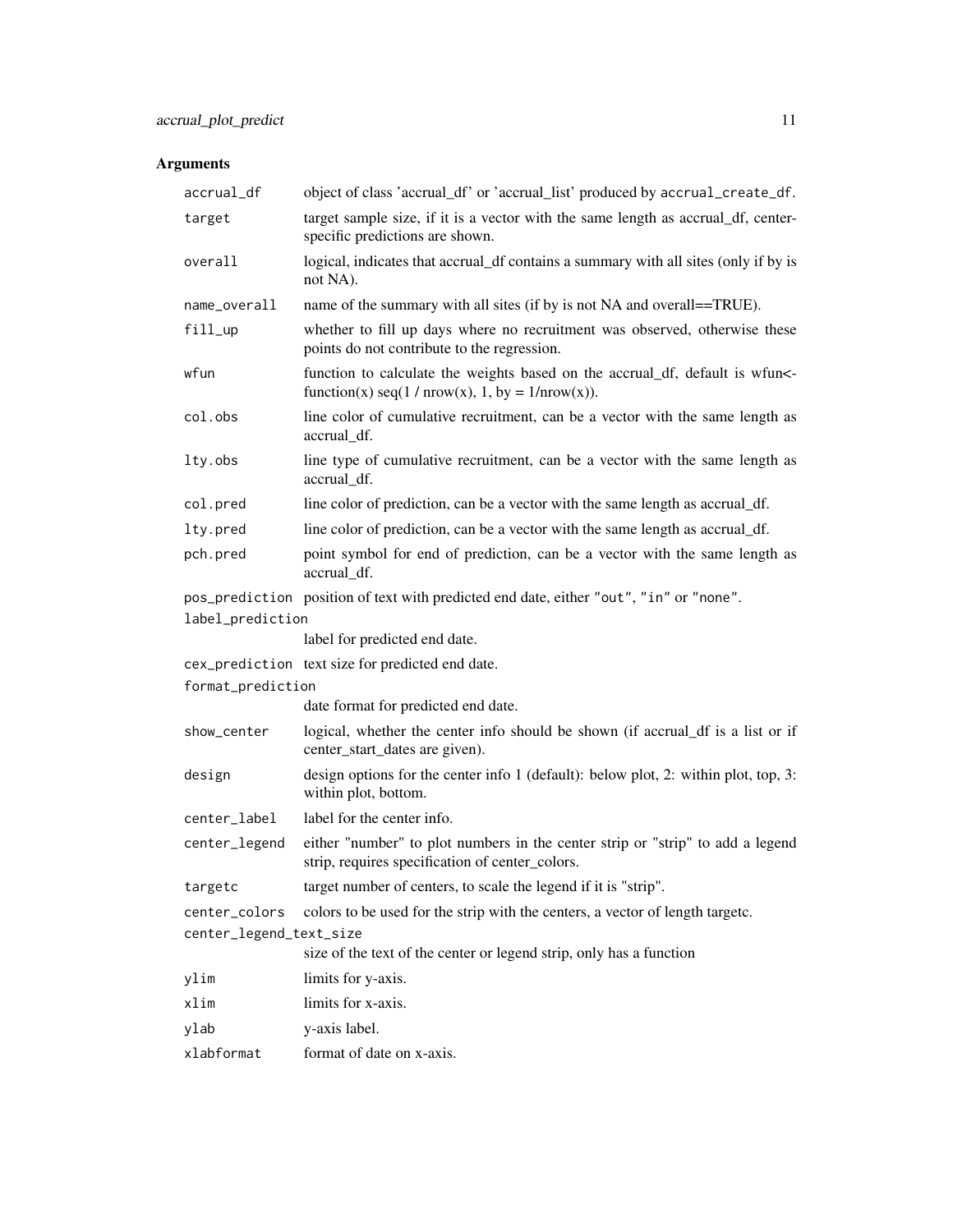| xlabn              | integer giving the desired number of intervals for the xlabel, default=5.                                   |  |  |  |
|--------------------|-------------------------------------------------------------------------------------------------------------|--|--|--|
| xlabminn           | integer giving the minimal number of intervals.                                                             |  |  |  |
| xlabpos            | position of the x-label.                                                                                    |  |  |  |
| xlabsrt            | rotation of x-axis labels in degrees.                                                                       |  |  |  |
| xlabadi            | adjustment of x-label, numeric vector with length 1 or 2 for different adjustment<br>in x- and y-direction. |  |  |  |
| xlabcex            | size of x-axis label.                                                                                       |  |  |  |
| mar                | vector of length 4 (bottom, left, top, right margins), overwrite default margins.                           |  |  |  |
| legend.list        | named list with options passed to legend(), only if accrual data frame is a list.                           |  |  |  |
| $\cdots$           | further options passed to plot() and axis().                                                                |  |  |  |
| center_start_dates |                                                                                                             |  |  |  |
|                    | alternative way to add center info, vector with dates on which centers are en-<br>rolled.                   |  |  |  |

accrual\_plot\_predict returns a plot with the accrual prediction.

accrual\_plot\_predict(accrual\_df=accrual\_df,target=100,

gg\_accrual\_plot\_predict an object of class 'ggplot' with the accrual prediction.

```
#Data
set.seed(2020)
enrollment_dates <- as.Date("2018-01-01") + sort(sample(1:30, 50, replace=TRUE))
#Default plot
accrual_df<-accrual_create_df(enrollment_dates)
accrual_plot_predict(accrual_df=accrual_df,target=100)
#Include site
set.seed(2021)
centers<-sample(c("Site 1","Site 2","Site 3"),length(enrollment_dates),replace=TRUE)
accrual_df<-accrual_create_df(enrollment_dates,by=centers)
accrual_plot_predict(accrual_df=accrual_df,target=100,center_label="Site")
## with strip and target
accrual_plot_predict(accrual_df=accrual_df,target=100,center_label="Site",
targetc=5,center_colors=heat.colors(5),center_legend="strip")
#Design for site
accrual_plot_predict(accrual_df=accrual_df,target=100,design=2)
#Format prediction end date
accrual_plot_predict(accrual_df=accrual_df,target=100,
     pos_prediction="in",label_prediction="End of accrual: ",cex_prediction=1.2,
     format_prediction="%Y-%m-%d",ylim=c(0,150))
#Format plot
```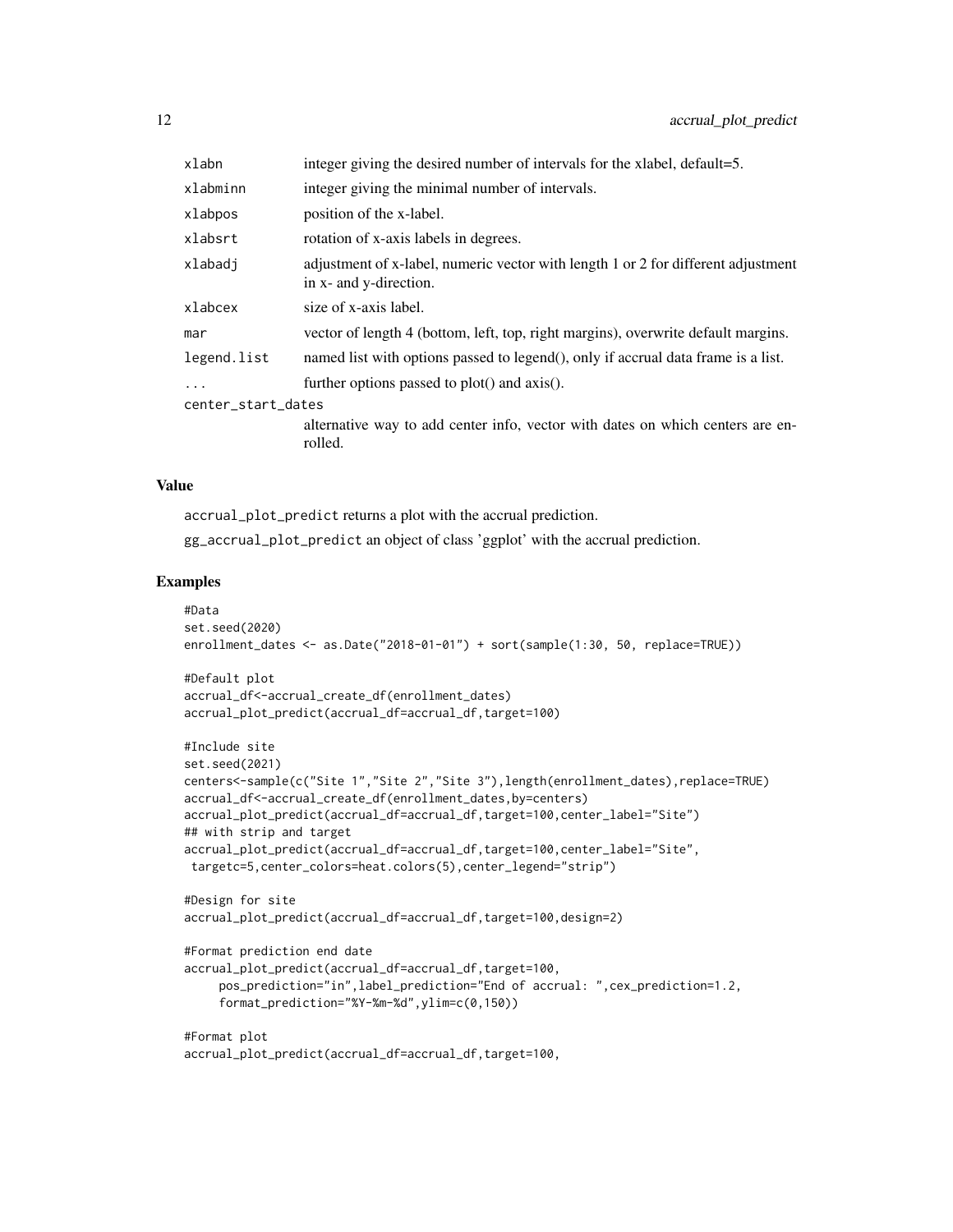#### <span id="page-12-0"></span>accrual\_predict 13

```
ylab="No of recruited patients",ylim=c(0,150),
     xlabcex=1.2,xlabsrt=30,xlabn=5,xlabmin=5,
     mgp=c(3,0.5,0),cex.lab=1.2,cex.axis=1.2)
#predictions for all sites
accrual_plot_predict(accrual_df=accrual_df,target=c(30,30,30,100))
## different colors
accrual_plot_predict(accrual_df=accrual_df,target=c(30,30,30,100),
col.obs=topo.colors(length(accrual_df)))
##not showing center info
accrual_plot_predict(accrual_df=accrual_df,target=c(30,30,30,100),show_center=FALSE)
### ggplot2 approach
#Data
set.seed(2020)
enrollment_dates <- as.Date("2018-01-01") + sort(sample(1:30, 50, replace=TRUE))
#Default plot
accrual_df <- accrual_create_df(enrollment_dates)
gg_accrual_plot_predict(accrual_df = accrual_df, target = 100)
gg_accrual_plot_predict(accrual_df = accrual_df, target = 100) +
 ggplot2::theme_classic()
#Include site
set.seed(2021)
centers<-sample(c("Site 1","Site 2","Site 3"),
                length(enrollment_dates), replace=TRUE)
accrual_df<-accrual_create_df(enrollment_dates, by=centers)
gg_accrual_plot_predict(accrual_df=accrual_df, target=100)
#Format prediction end date
gg_accrual_plot_predict(accrual_df = accrual_df,
                        target=100,
                        pos_prediction="in",
                        format_prediction="%Y-%m-%d")
#predictions for all sites
gg_accrual_plot_predict(accrual_df = accrual_df,
                        target = c(30,30,30,100))
gg_accrual_plot_predict(accrual_df = accrual_df,
                        target = c(30,30,30,100)) +
   ggplot2::theme(legend.position = c(0.15,.9)) +ggplot2::labs(col = "Site")
```
accrual\_predict *accrual\_predict*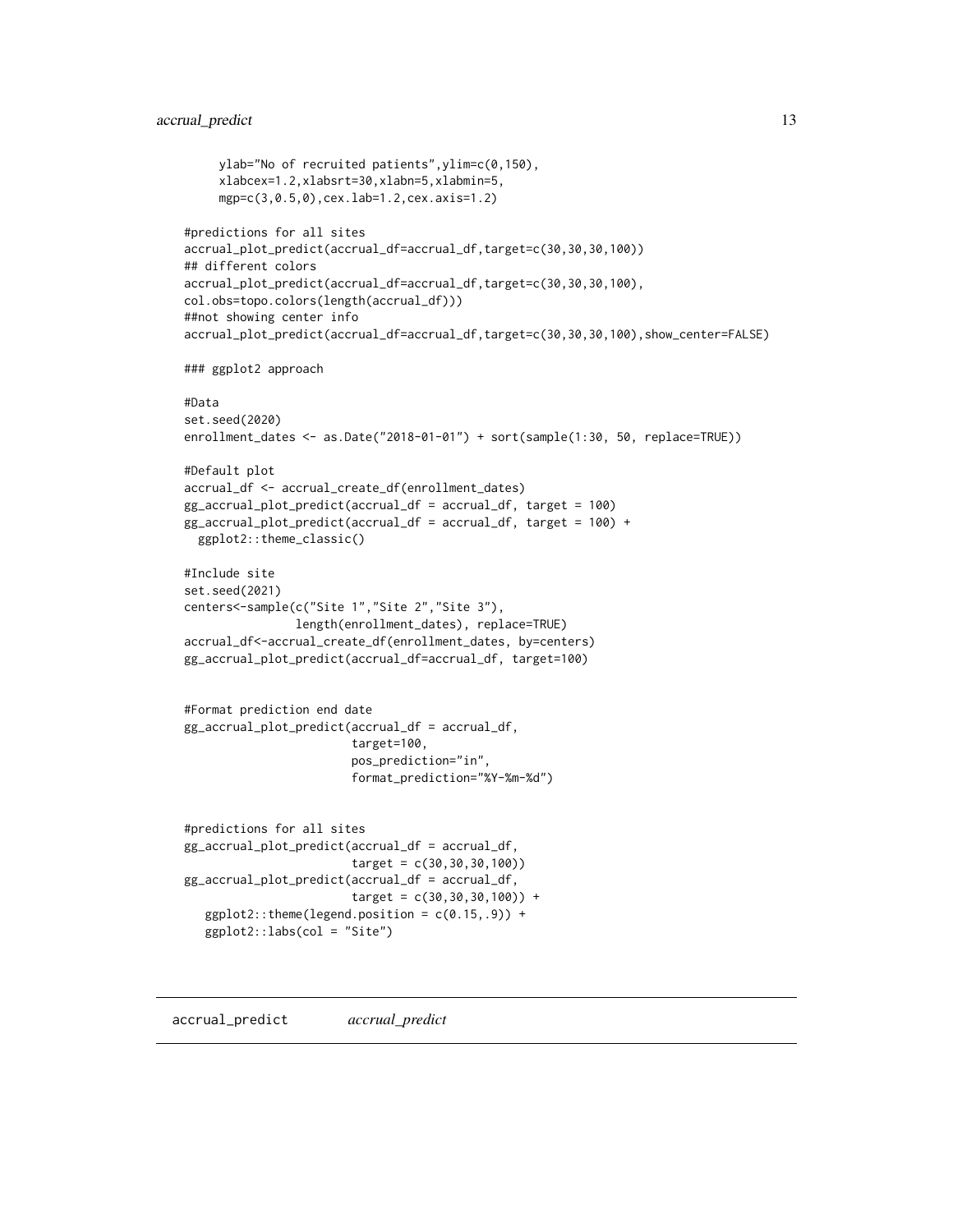#### Description

accrual\_predict

#### Usage

```
accrual_predict(accrual_df, accrual_fit, target)
```
#### Arguments

| accrual_df  | accrual data frame produced by accrual create df (optionally with by option<br>as a list)          |
|-------------|----------------------------------------------------------------------------------------------------|
| accrual_fit | linear model produced by accrual linear model, can be a list with the same<br>length as accrual df |
| target      | target sample size, can be a vector with the same length as accrual df                             |

#### Details

Prediction of end date based on an accrual data frame produced by accrual\_create\_df, a fitted regression model produced by accrual\_linear\_model and a target sample size.

#### Value

Returns the predicted end date or a list of the predicted end dates

```
set.seed(2020)
enrollment_dates <- as.Date("2018-01-01") + sort(sample(1:30, 50, replace=TRUE))
accrual_df<-accrual_create_df(enrollment_dates)
accrual_model<-accrual_linear_model(accrual_df)
accrual_predict(accrual_df,accrual_model,target=100)
#different start and current date
accrual_df<-accrual_create_df(enrollment_dates,start_date=as.Date("2017-12-01"),
    current_date=as.Date("2018-03-01"))
accrual_model<-accrual_linear_model(accrual_df)
accrual_predict(accrual_df,accrual_model,target=100)
#accrual_df with by option
set.seed(2020)
centers<-sample(c("Site 1","Site 2","Site 3"),length(enrollment_dates),replace=TRUE)
accrual_df<-accrual_create_df(enrollment_dates,by=centers)
accrual_model<-accrual_linear_model(accrual_df)
accrual_predict(accrual_df,accrual_model,target=c(30,30,30,100))
```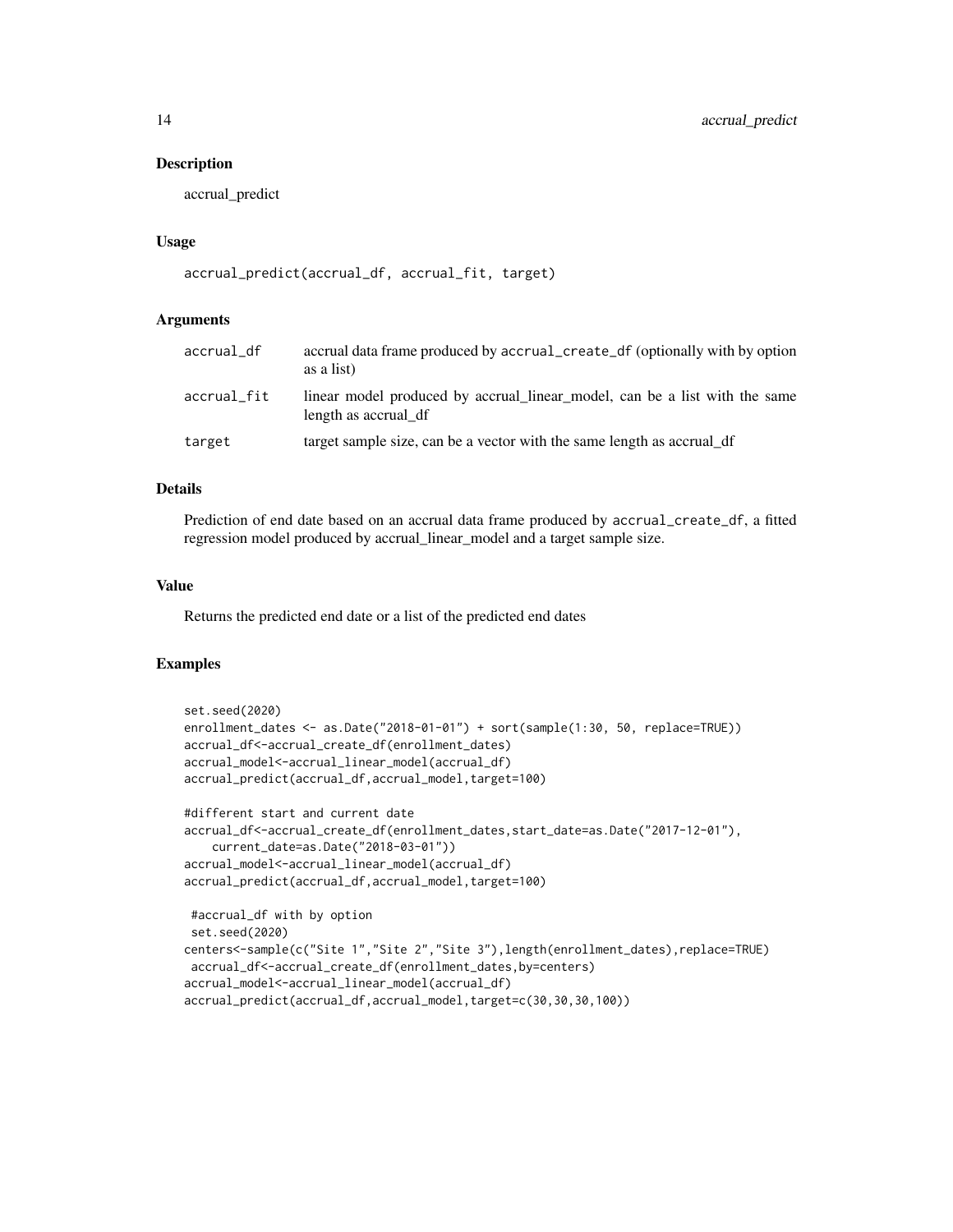<span id="page-14-1"></span><span id="page-14-0"></span>accrual\_table *accrual\_table*

#### Description

Table of recruitment overview by site, rate of recruitment

#### Usage

```
accrual_table(
  accrual_df,
 overall = TRUE,
 name_overall = "Overall",
 pos_overall = c("last", "first"),
 unit = c("month", "year", "week", "day"),
  format_table_date = "%d%b%Y",
  format_time = "%1.0f",format_rrate = "%1.2f",
  header = TRUE
\lambda
```
#### Arguments

| accrual_df        | object of class 'accrual_df' or 'accrual_list' produced by accrual_create_df.                   |
|-------------------|-------------------------------------------------------------------------------------------------|
| overall           | logical, indicates that accrual df contains a summary with all sites (only if by is<br>not NA). |
| name_overall      | name of the summary with all sites (if by is not NA and overall==TRUE).                         |
| pos_overall       | overall in last or first row (if by is not NA and overall==TRUE).                               |
| unit              | time unit for time recruiting and the rate, one of "month", "year", "week" or<br>"dav".         |
| format_table_date |                                                                                                 |
|                   | format of start date in table.                                                                  |
| format_time       | format of time recruiting in table.                                                             |
| format rrate      | format of recruitment rate in table.                                                            |
| header            | include header, logical or character vector of length 4 or 5 (if accrual df is a<br>list).      |

#### Value

Returns data frame with a header, a row per site and overall and the following columns:

| name       | name of the site (if accrual df is a list) |
|------------|--------------------------------------------|
| start_date | accrual start date                         |
| time       | time accruing                              |
| n          | number of patients accrued                 |
| rate       | accrual rate per time unit                 |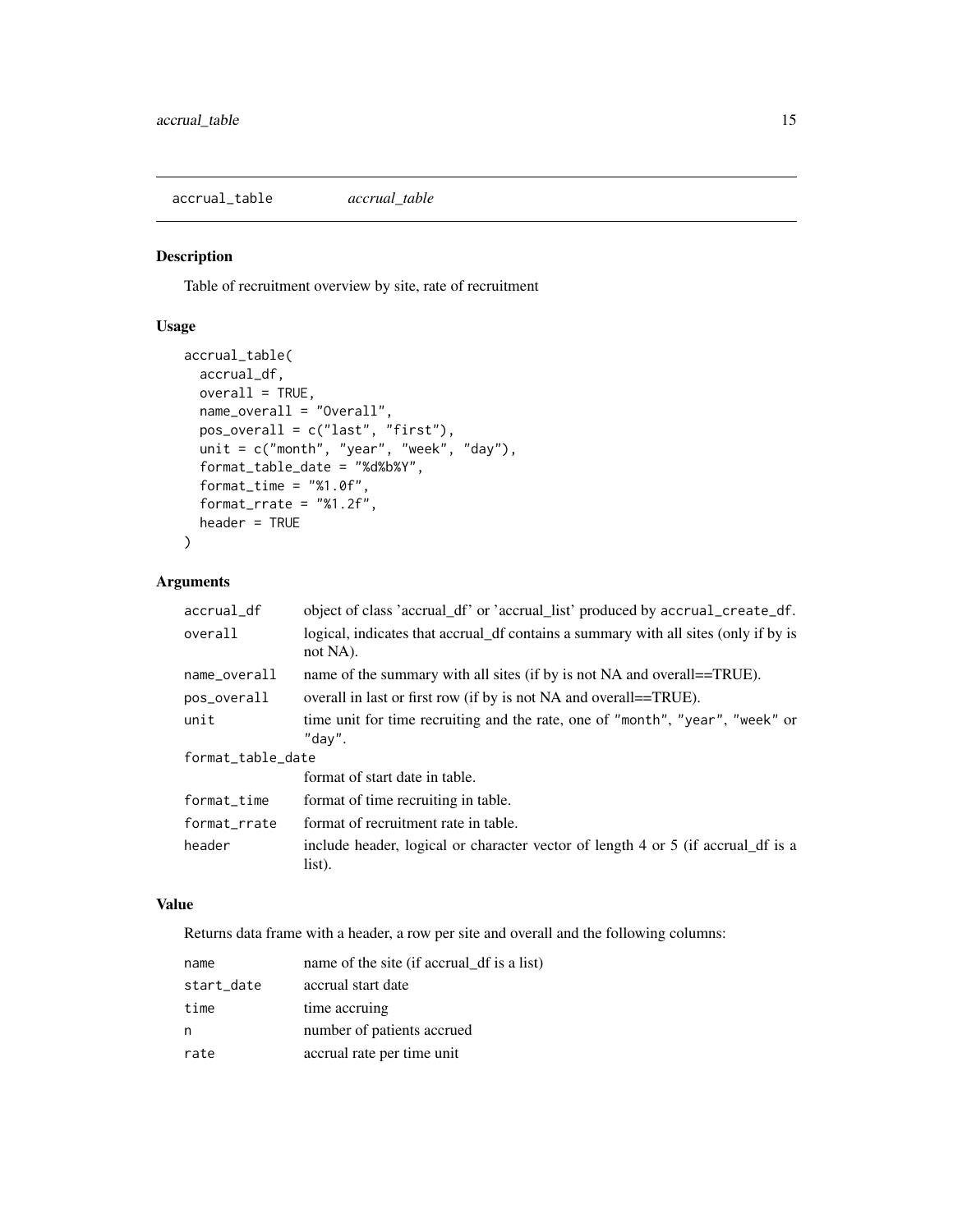#### Examples

```
set.seed(2020)
enrollment_dates <- as.Date("2018-01-01") + sort(sample(1:30, 50, replace=TRUE))
centers<-sample(c("Site 1","Site 2","Site 3"),length(enrollment_dates),replace=TRUE)
accrual_df<-accrual_create_df(enrollment_dates,by=centers)
accrual_table(accrual_df)
#format
accrual_table(accrual_df,format_time="%1.1f",format_rrate="%1.1f")
#unit
accrual_table(accrual_df,unit="day")
#common start and current dates
accrual_df<-accrual_create_df(enrollment_dates,by=centers,start_date="common",current_date="common")
accrual_table(accrual_df)
accrual_df<-accrual_create_df(enrollment_dates,by=centers,start_date=as.Date("2017-12-31"),
    current_date=as.Date("2018-03-01"))
accrual_table(accrual_df)
```
accrual\_time\_unit *accrual\_time\_unit*

#### Description

Generates summary of recruitment per time unit

#### Usage

```
accrual_time_unit(accrual_df, unit = c("month", "year", "week", "day"))
```
#### **Arguments**

| accrual df | accrual data frame produced by accrual_create_df with by=NA.                                |
|------------|---------------------------------------------------------------------------------------------|
| unit       | time unit for which the bars should be plotted, one of "month", "year", "week"<br>or "day". |

#### Value

Returns a data frame with the number of patients accrued for each time unit.

<span id="page-15-0"></span>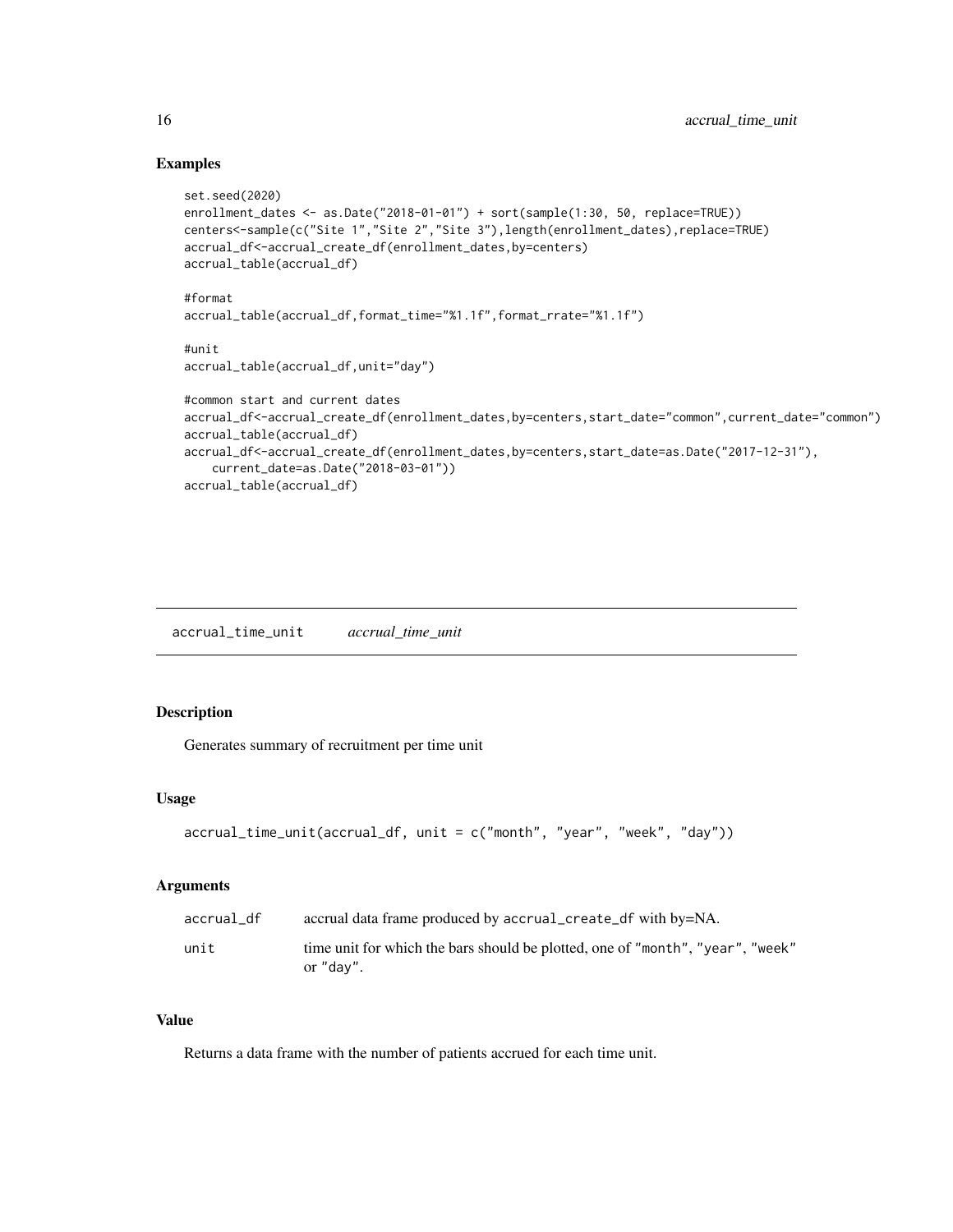#### <span id="page-16-0"></span>plot.accrual\_df 17

#### Examples

```
set.seed(2020)
enrollment_dates <- as.Date("2018-01-01") + sort(sample(1:30, 50, replace=TRUE))
accrual_df<-accrual_create_df(enrollment_dates)
accrual_time_unit(accrual_df,"week")
accrual_time_unit(accrual_df,"day")
```

| plot.accrual_df |                   |  |  | Plot method for accrual data frames produced by |  |
|-----------------|-------------------|--|--|-------------------------------------------------|--|
|                 | accrual_create_df |  |  |                                                 |  |

#### Description

Plot method for accrual data frames produced by accrual\_create\_df

#### Usage

```
## S3 method for class 'accrual_df'
plot(x, which = "cum", engine = c("base", "ggplot2"), ...)
```
#### Arguments

| X        | object of class 'accrual_df' or 'accrual_list' produced by accrual_create_df. |
|----------|-------------------------------------------------------------------------------|
| which    | one of "cumulative", "absolute" or "predict". Abbreviations are allowed.      |
| engine   | string to indicate the plotting engine (base/graphics or ggplot2)             |
| $\cdots$ | options passed to other functions                                             |

#### Value

A plot with cumulative or absolute accrual, or accrual prediction.

#### See Also

[accrual\\_plot\\_abs\(\)](#page-3-1), [accrual\\_plot\\_cum\(\)](#page-6-1) and [accrual\\_plot\\_predict\(\)](#page-8-1)

```
set.seed(2020)
enrollment_dates <- as.Date("2018-01-01") + sort(sample(1:30, 50, replace=TRUE))
accrual_df<-accrual_create_df(enrollment_dates)
plot(accrual_df)
plot(accrual_df, "abs", unit="week")
plot(accrual_df, "pred", target = 100)
plot(accrual_df, "pred", target = 100, engine = "ggplot")
```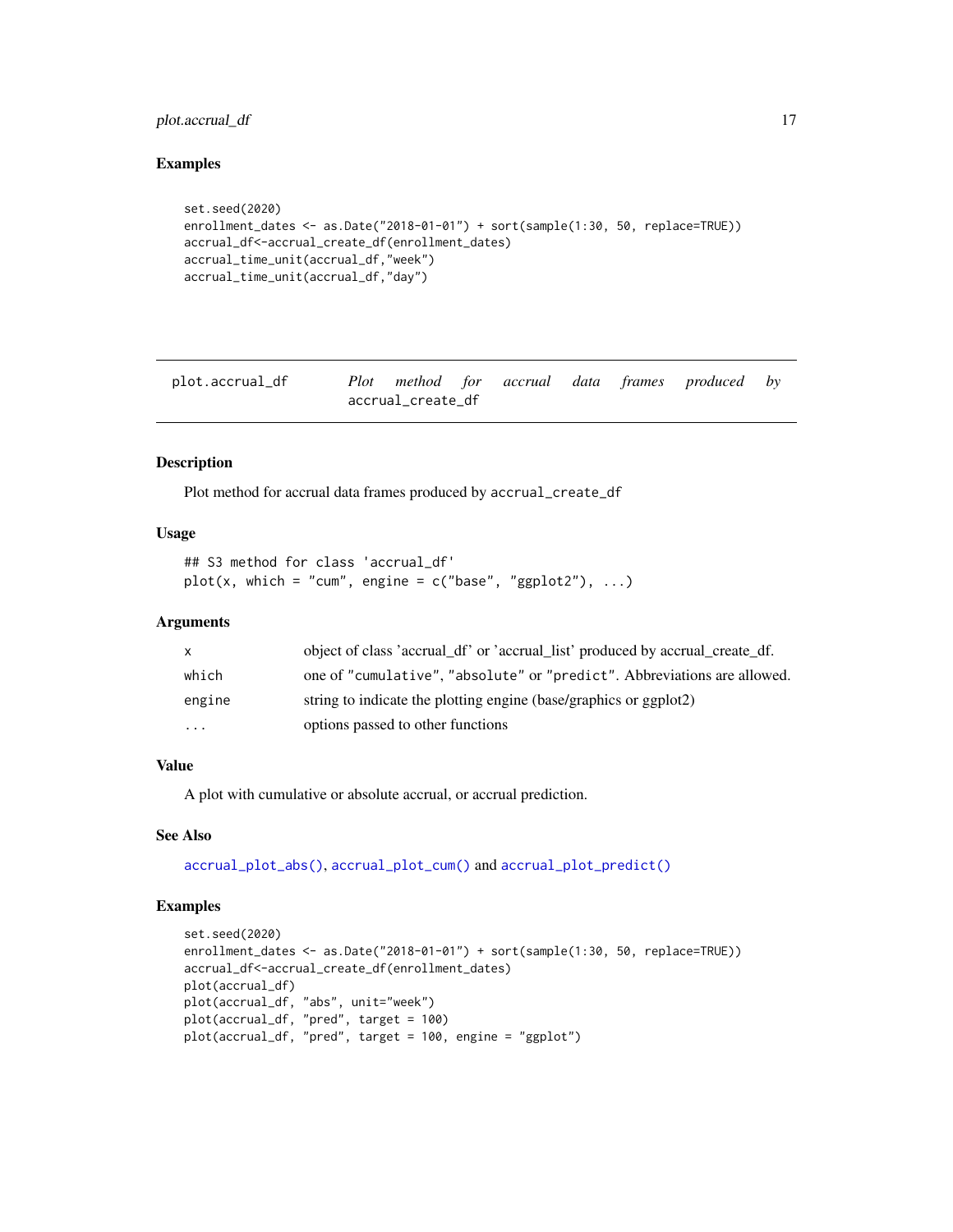<span id="page-17-0"></span>print.accrual\_df *Print methods for accrual objects*

#### Description

Print methods for accrual objects

#### Usage

```
## S3 method for class 'accrual_df'
print(x, head = TRUE, ...)## S3 method for class 'accrual_list'
print(x, \ldots)
```
#### Arguments

|          | object of class 'accrual_df' or 'accrual_list' produced by accrual_create_df. |
|----------|-------------------------------------------------------------------------------|
| head     | show header of the accrual data?                                              |
| $\cdots$ | arguments passed to head                                                      |

#### Value

No return value

#### Examples

```
set.seed(2020)
enrollment_dates <- as.Date("2018-01-01") + sort(sample(1:30, 50, replace=TRUE))
accrual_df<-accrual_create_df(enrollment_dates)
print(accrual_df)
# only show text
print(accrual_df, head = FALSE)
# show first 15 days
print(accrual_df, n = 15)
```
summary.accrual\_df *Summary method for accrual\_dfs (as created by accrual\_create\_df)*

#### Description

Summary method for accrual\_dfs (as created by accrual\_create\_df)

#### Usage

```
## S3 method for class 'accrual_df'
summary(object, ...)
```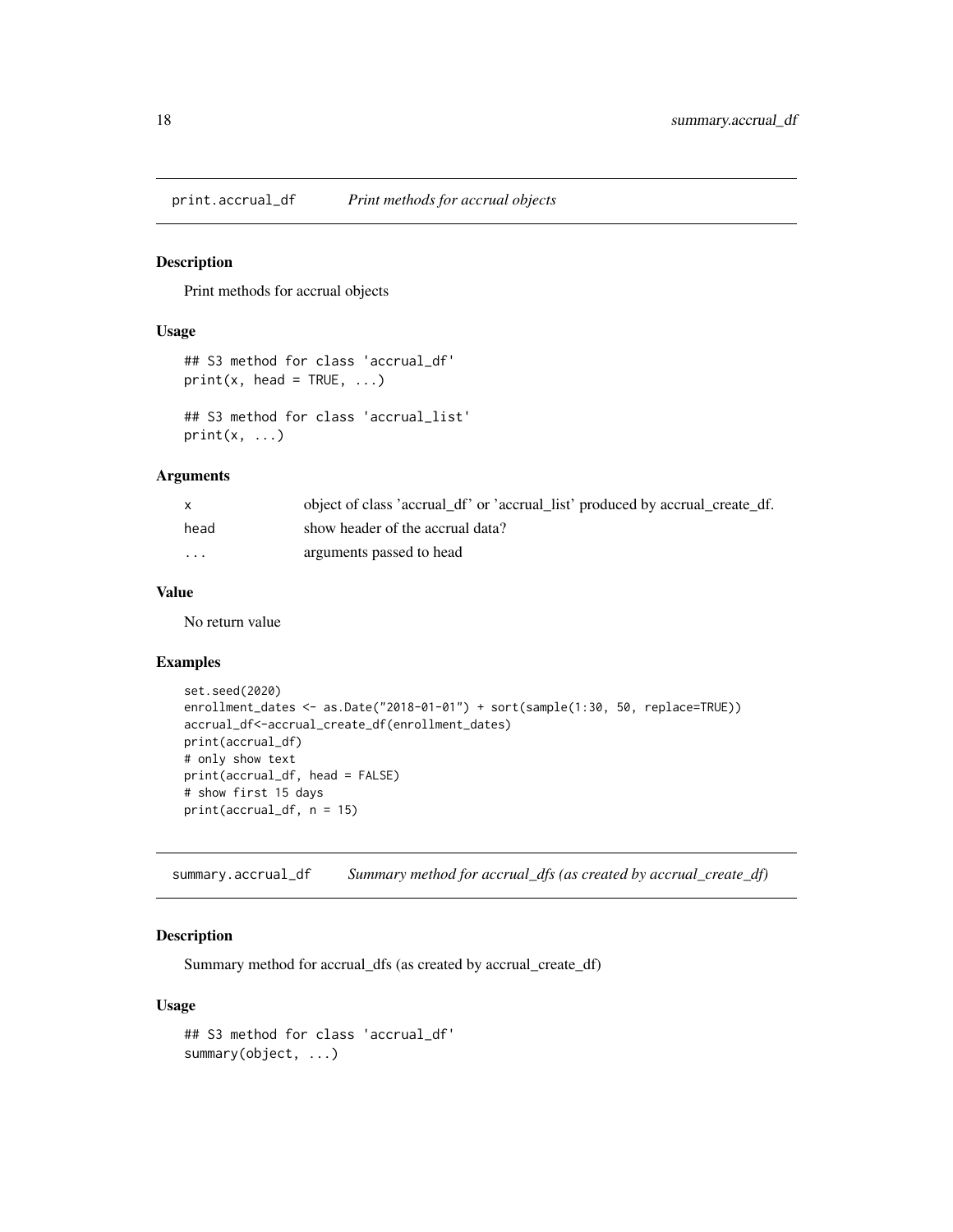#### Arguments

| object | object of class 'accrual_df' or 'accrual_list' produced by accrual_create_df. |
|--------|-------------------------------------------------------------------------------|
| .      | options passed to other functions                                             |

### Value

Returns data frame with a header, a row per site and overall and the following columns:

| name       | name of the site (if accrual df is a list) |
|------------|--------------------------------------------|
| start_date | accrual start date                         |
| time       | time accruing                              |
|            | number of patients accrued                 |
| rate       | accrual rate per time unit                 |

```
set.seed(2020)
enrollment_dates <- as.Date("2018-01-01") + sort(sample(1:30, 50, replace=TRUE))
centers<-sample(c("Site 1","Site 2","Site 3"),length(enrollment_dates),replace=TRUE)
accrual_df<-accrual_create_df(enrollment_dates,by=centers)
summary(accrual_df)
```